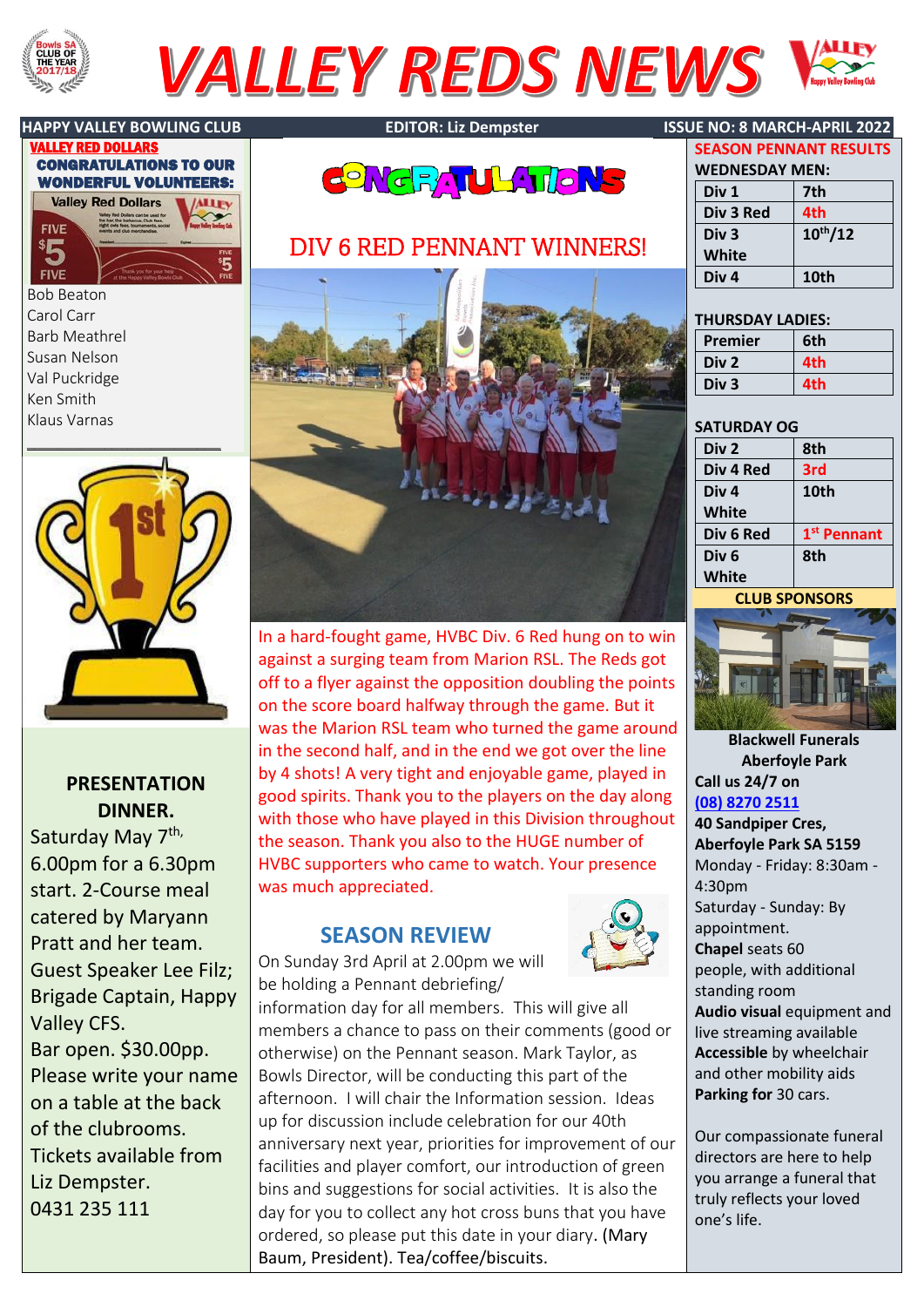

# **VALLEY REDS NEWS**

**The 21/22 Night Owls Season has finished:**

**Monday Night Winners were:**



**First Place: Taking Care of** 



**Second Place (on a countback): The Taminga Terrors.**



**\_\_\_\_\_\_\_\_\_\_\_\_\_\_\_\_\_\_\_\_\_\_**

**Third place: The Jackmasters.**



**HOT CROSS BUNS May be collected from the clubrooms on SUN 3rd APRIL at 1.30pm, before the season review. We made \$82.00 from sales.**



All members are invited to HVBC's AGM on Thursday 21st April at 5pm. Tea/coffee/biscuits available. We would appreciate your attendance please.



# HVBC CHAMPIONSHIP WINNERS:

Ladies Singles Champion – Sandy Barnes

Men's Singles Champion – Terry Steed

Ladies Plate Champion – Doreen Michalski

Men's B Grade Singles Champion – Clive Tarrant

Dot Finn Champion – Robyn Cartwright

Ladies Open Pairs Champions – Jenny Davis & Rosemary Gage

Men's Open Pairs Champions – Rob Tyson & Colin Barker

Mixed Pairs Champions – Sandy Barnes & Colin Barker

Club Fours Champions – John Jovanovich, Ron Hill, Dave Barrie & Rob Tyson

Club Triples Champions – Colin Barker, Peter Barrett & Rob Tyson.

2 Bowl Singles Champion – Steven Ralph

Handicap Champion – Bill Gates

Veterans Champion – Allan Hughes

Novice Champion – Susan Jackson

## **HAPPY VALLEY BOWLING CLUB EDITOR: Liz Dempster ISSUE NO: 8 MARCH-APRIL 2022**



**First Place: The Long and the Shorts.**



**Second Place: The Knight Rollers.**



**Third Place: The Flaggy Rats.**

**\_\_\_\_\_\_\_\_\_\_\_\_\_\_\_\_\_\_\_\_\_**

**Winter Social Bowls Commence from Wednesday 27th March 12.30 start** 2 games of 4 bowl pairs **\$7.00pp** Last Wednesday of the month (May 25<sup>th</sup>, June 29<sup>th,</sup> July 27th & Aug 31st**) \$10.00** includes 2 games of 4 bowl pairs + pie/pasty & soup. **Text:** 0423 256 179 **Saturday 2nd April 12.30 start** 3 games of 2 bowl triples **Text:** 0411 758 709 **OR** Write your name on the sheets at the back of the Clubrooms.